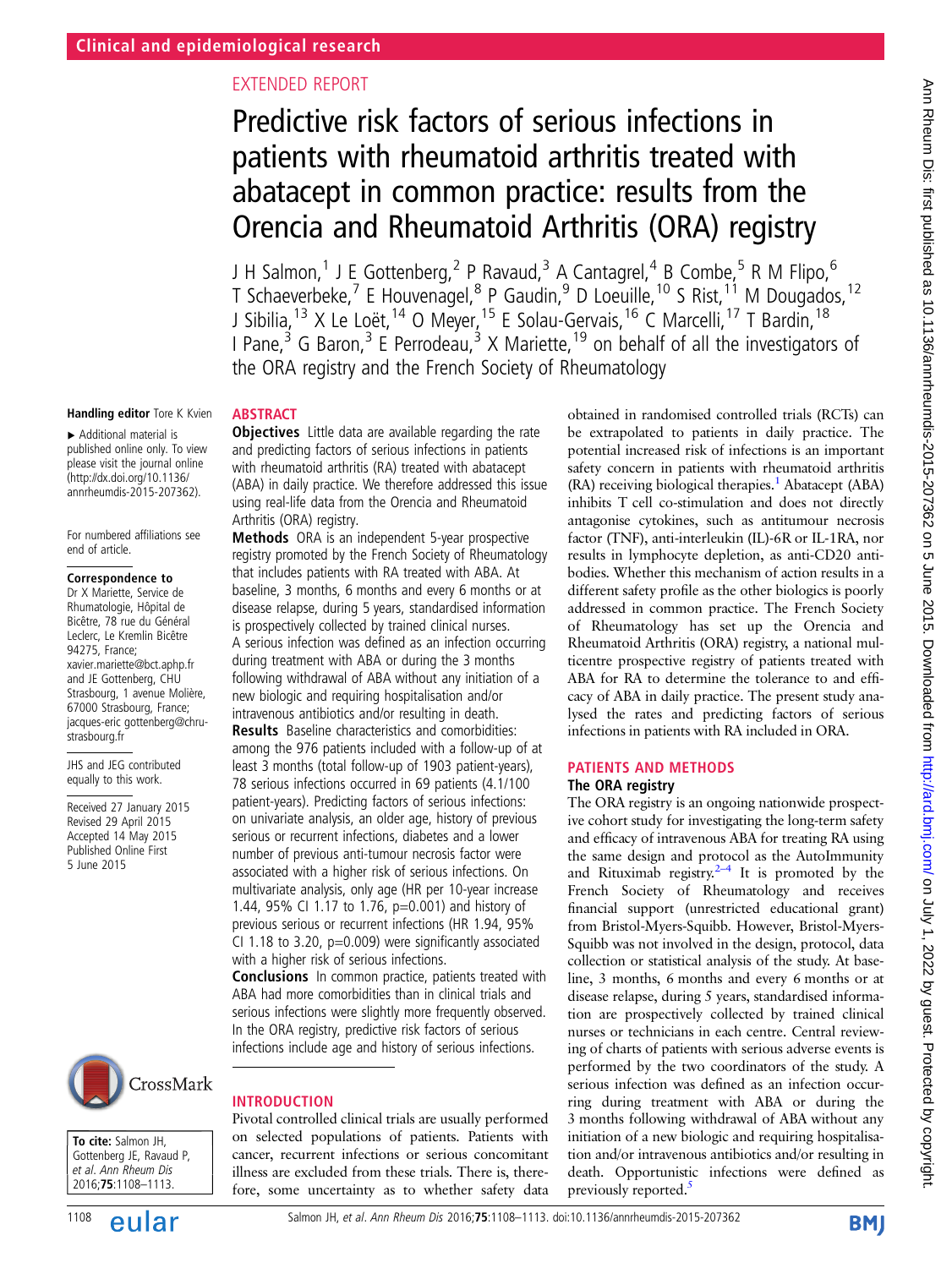# Clinical and epidemiological research

# Ann Rheum Dis: first published as 10.1136/annrheumdis-2015-207362 on 5 June 2015. Downloaded from http://ard.bmj.com/ on July 1, 2022 by guest. Protected by copyright Ann Dis: first published as 10.1136/annrheumdis-2015-201362 on 5 June 2015. Downloaded from <http://ard.bmj.com/> on July 1, 2022 by guest. Protected by copyright.

# Statistical analysis

Patients contributed person-years of follow-up between first infusion of the first cycle and death, or last follow-up visit. For the incidence rate calculation of serious infections, time of serious infections was used as right censoring rule. Rates of serious infections are presented as event/100 patient-years. We investigated the relationships between serious infections occurring during treatment with ABA and potential predictors. Both univariate and multivariate analyses were performed using time to first serious infection during the follow-up as outcome of interest. In univariate analysis, variables were compared with log-rank tests. For the multivariate analysis, we performed a Cox model with a bootstrap model selection variable method<sup>[6](#page-4-0)</sup> to assess all relevant variables. We used 1000 bootstrap samples. Variables with p<0.20 in univariate analysis were selected for possible inclusion in the multivariate model. Variables identified as independent factors associated with serious infection in at least 60% of the bootstrap samples were kept in the multivariate model. The interactions between the remaining variables in the final model were tested. Results are expressed as the HR with 95% CIs. To analyse the role of cumulated disease activity level and cumulated oral corticosteroid doses, we estimated for each patient the mean disease activity score in 28 joints (DAS28) level and the mean corticosteroid dosage during follow-up and compared those means between patients without serious infections and patients with serious infections using a Student's t test. To estimate the mean DAS28 and corticosteroid dosage during follow-up, we calculated the area under the corticosteroid curve (AUC) between baseline and last available value of DAS28 and corticosteroid dosage, respectively. We then divided these AUC by the length of follow-up to take into account the potential difference in terms of follow-up due to the healthy survivor effect between patients with and without serious infections. Statistical analysis was performed with R V.3.0.1. $\overline{5}$ 

# RESULTS

### Characteristics of the patients at enrolment in the ORA registry

In total, 1012 patients with RA from 88 centres, all enrolled at the time of their first exposure to the drug, were included in the ORA registry. At the time of analysis of the results, 36 patients were missing any follow-up or had a follow-up duration inferior to 3 months and could not be analysed for the risk of serious infections (see online supplementary table S1 and figure S1). The analysis was therefore carried out on 976 patients. In total, 335 patients (34.8%) had previous serious or recurrent infections, 106 (11.5%) had diabetes, 53 patients (5.5%) a history of cancer and 19 (2%) had a chronic lung and/or cardiac insufficiency (table 1). Thirty-five patients (3.6%) had a previous tuberculosis primoinfection and 20 (2%) a previous tuberculosis disease.

Mean disease duration was 17.5±9.5 years. Rheumatoid factor (RF) was positive in 622 patients (72.9%). Ninety-eight patients (10.3%) had RA-related extra-articular involvement, including rheumatoid nodules, Sjögren's syndrome, scleritis, RA-related lung involvement and Felty's syndrome. Patients had been given  $2.8 \pm 1.5$  previous synthetic disease-modifying antirheumatic drugs (DMARDs). Before ABA, 126 patients (12.9%) had no anti-TNF. Rituximab (RTX) had been previously prescribed in 290 (29.7%) patients, including 185 patients as the last biologic prior to ABA.

Table 1 Baseline characteristics of 976 patients with RA treated with abatacept in the ORA registry

|                                                                          | Value mean<br>$(SD)$ or n $(\%)$                                         | Number of available<br>data per outcome (%) |
|--------------------------------------------------------------------------|--------------------------------------------------------------------------|---------------------------------------------|
| Age, mean±SD years                                                       | 58 (13.6)                                                                | 970 (99.4)                                  |
| Sex                                                                      | <b>Male: 204</b><br>$(20.9\%)$<br>Female: 771<br>$(79.1\%)$              | 975 (99.9)                                  |
| Disease duration, mean±SD<br>months                                      | 17.5(9.5)                                                                | 961 (98.5)                                  |
| Smoking                                                                  | Ever: 98 (10.2%)<br><b>Never: 866</b><br>$(89.8\%)$                      | 964 (98.8)                                  |
| History of cancer                                                        | 53 (5.5%)                                                                | 968 (99.2)                                  |
| Chronic lung disease and/or<br>cardiac insufficiency                     | 19(2)                                                                    | 946 (96.9)                                  |
| <b>Diabetes</b>                                                          | 106 (11.5%)                                                              | 918 (94.1)                                  |
| Previous severe infection                                                | 335 (34.8%)                                                              | 962 (98.6)                                  |
| Previous DMARDs, mean±SD                                                 | 2.83(1.5)                                                                | 898 (92)                                    |
| Previous anti-TNF treatment                                              | $0: 126(12.9\%)$<br>1: 232 (23.8%)<br>2: 356(36.5%)<br>$3: 261 (26.8\%)$ | 975 (99.9)                                  |
| Previous rituximab treatment                                             | 290 (29.7%)                                                              | 975 (99.9)                                  |
| <b>RF-positive</b>                                                       | 622 (72.9%)                                                              | 853 (87.4)                                  |
| Anti-CCP-positive                                                        | 554 (70.9%)                                                              | 781 (80)                                    |
| RA-related extra-articular<br>involvement                                | 98 (10.3%)                                                               | 955 (97.8)                                  |
| Swollen joint count, mean±SD                                             | 6.14(5.3)                                                                | 671 (68.8)                                  |
| ESR, mean±SD mm/h                                                        | 35.6 (27.9)                                                              | 655 (67.1)                                  |
| DAS28-ESR, mean±SD                                                       | 5.34. (1.3)                                                              | 648 (66.4)                                  |
| DMARDs*<br>Methotrexate alone<br>Leflunomide alone<br>Other/combinations | 630<br>477 (75.7%)<br>91 (14.4%)<br>62 (9.8%)                            | 963 (98.7)                                  |
| Corticosteroids*, mean±SD<br>mg/day                                      | 732 (76.2%)<br>8.7(9)                                                    | 960 (98.4)                                  |

\*Defined as the day of ABA first infusion.

ABA, abatacept; CCP, cyclic citrullinated peptide; DAS28, disease activity score in 28 joints; DMARDs, disease-modifying antirheumatic drugs; ESR, erythrocyte sedimentation rate; ORA, Orencia and Rheumatoid Arthritis; RF, rheumatoid factor.

The mean DAS28-erythrocyte sedimentation rate (ESR) before ABA was  $5.34 \pm 1.3$ . Most of the patients (732; 76.2%) were still receiving oral corticosteroids at the onset of ABA (median dose: 8 mg/day (3; 10). Approximately one-third of patients (34.6%) were treated with ABA as monotherapy (eg, without cs DMARD) and two-thirds with ABA and a concomitant synthetic DMARD. Baseline data on serum gammaglobulin and IgG levels were available for 494 (50.6%) and 333 patients (34.1%), respectively. Before the initiation of ABA, hypogammaglobulinemia  $(< 6 \text{ g/L})$ and hypoIG  $( $6 \text{ g/L}$ ) were observed in 31 (6.3%) and 21 (6.3%)$ patients, respectively. Only 4 of the 39 patients with hypoIgG had previously been treated with RTX.

# Rate of serious infections

The mean follow-up of the 976 analysed patients was 23.4  $\pm 10.5$  months (1903 patient-years). Seventy-eight serious infections occurred in 69 patients during treatment with ABA or during the 3 months following withdrawal of ABA without any initiation of a new biologic (4.1 serious infections/100 patientyears). The mean follow-up of the patients with serious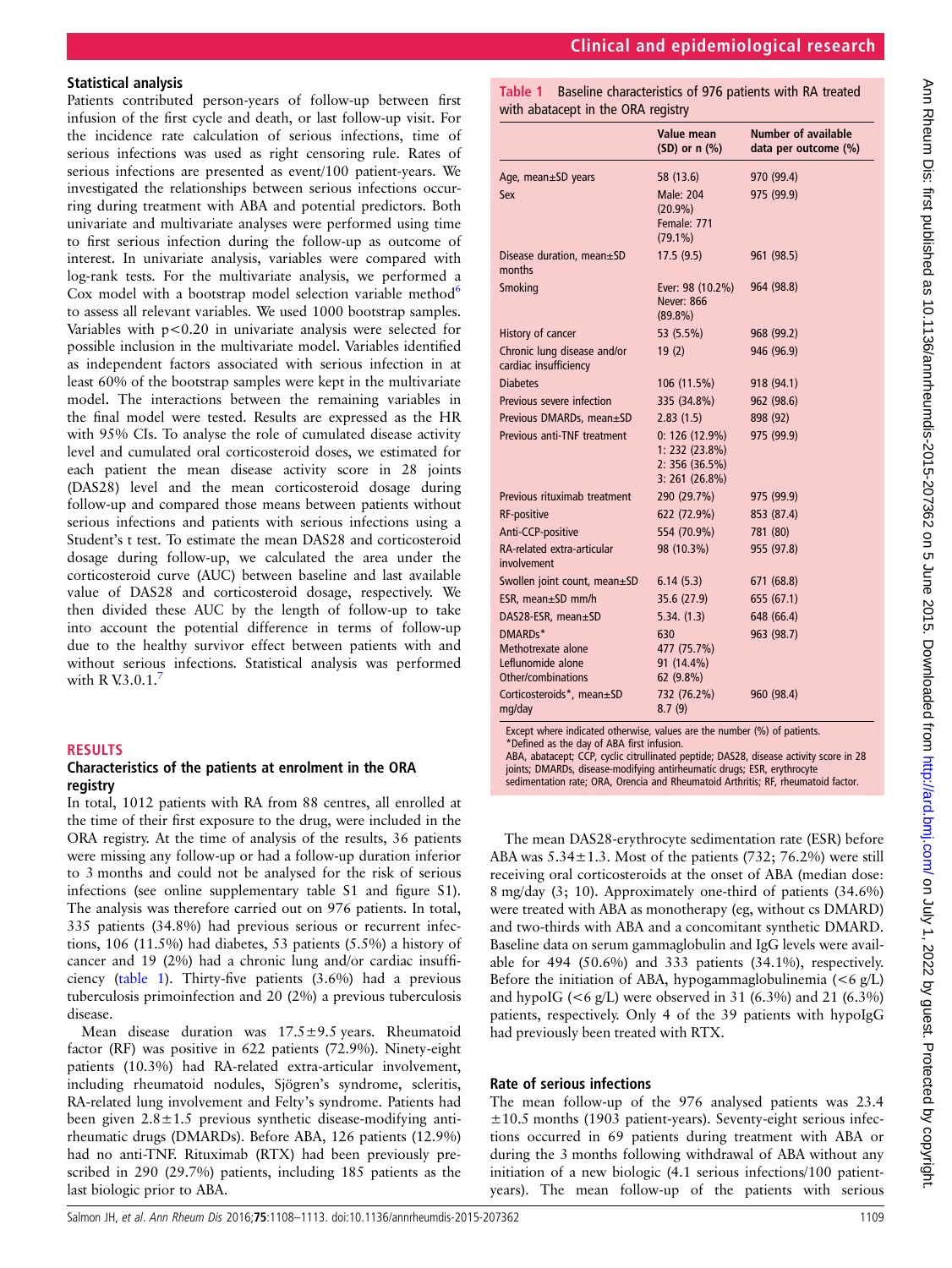infections  $(n=69)$  or without serious infections  $(n=907)$  was 24.2 $\pm$ 11.7 and 23.4 $\pm$ 10.4 years, respectively (p=0.405). Fifty-eight infections occurred in 51 patients during treatment with ABA (3.0/100 patient-years), and 20 infections occurred in 18 patients during the 3 months following withdrawal of ABA (1.1/100 patient-years).

Serious infections were bronchopulmonary (32 infections, 41%), osteoarticular (11, 14%, including 5 arthrodesis or prosthetic joint infections), urinary (10, 12.5%), involved skin or soft tissues (6, 7.5%), the gastrointestinal tract (10, 12.5%), eye–nose–throat (2, 2.5%) or were septicaemias (2, 2.5%), catheter infection (1, 1.5%), endocarditis (1, 1.5%), pericarditis (1, 1.5%), keratitis (1, 1.5%) or viral hepatitis (1, 1.5%).

A pathogen could be identified in 39 infections (50%) (Escherichia coli: 9; Staphylococcus aureus: 5; Enterobacterium: 4; Streptococcus pneumonia: 3; varicella zoster virus (VZV): 3; Pseudomonas aeruginosa: 2; Haemophilus influenza: 1; Streptococcus pyogenes: 1; influenza virus: 2; Salmonella enterica: 2; Capnocytophaga: 1; coagulase-negative Staphylococcus: 1; Enterococcus faecalis: 1; Corynebacterium: 2; herpes simplex virus: 1; hepatitis E virus infection (HEV): 1. The patient with HEV had previously been treated with leflunomide and 3 anti-TNF (etanercept, adalimumab, infliximab, which was stopped 1 month before the initiation of ABA) and was concomitantly treated with methotrexate (MTX) (15 mg/w) at diagnosis of hepatitis E, 20 months after the initiation of ABA. The patient had elevated liver enzymes, a normal level of bilirubin and no feature of liver insufficiency. Diagnosis was established by serology and PCR. No antiviral treatment was introduced, ABA and MTX were discontinued, and the viral load disappeared. ABA and MTX were reintroduced 4 months after the infection, and no viral reactivation was observed.

One opportunistic infection (0.05/100 patient-years) was reported during treatment with ABA: one severe VZV infections involving >3 more contiguous dermatomes. At the time of infection, that patient had a concomitant treatment with prednisone 10 mg/day and ketoprofen 200 mg/day and had to be treated with intravenous acyclovir. No tuberculosis was reported.

Serious infections resulted in two deaths by pneumonia, with no identification of the involved pathogen: one patient had AA amyloidosis, end-stage renal disease and was concomitantly treated with MTX and one patient had coronary artery disease and was concomitantly treated with leflunomide and prednisone (7.5 mg/day).

### Baseline risk factors of serious infections during treatment with ABA or within 3 months of its discontinuation

Univariate analysis showed that an older age, diabetes, history of previous serious or recurrent infections and fewer previous anti-TNF were associated with a higher risk of serious infections during treatment with ABA or within 3 months of its discontinuation. Disease duration, disease activity and concomitant treatment with a synthetic DMARD were not significantly associated with an increased risk of serious infections ([table 2](#page-3-0)). No difference was observed in the proportion of serious infections between patients treated with ABA in monotherapy, with concomitant MTX or with concomitant leflunomide. No difference was observed in patients with prior treatment with RTX: 14 patients (20.3%) with serious infection had previously been treated with RTX compared with 276 (30.5%) patients without serious infection. The proportion of patients with IgG<6 g/L was not significantly different among patients with or without serious infections (7.1% and 6.2%,

respectively). Multivariate analysis showed that age (HR per 10-year increase 1.44, 95% CI 1.17 to 1.76, p=0.001) and history of previous serious or recurrent infections (HR 1.94, 95% CI 1.18 to 3.20, p=0.009) were significantly associated with a higher risk of serious infections during ABA [\(table 2\)](#page-3-0). In a sensitivity analysis, we only considered the infections that occurred while patients were treated with ABA. Multivariate analysis yielded similar results showing an association between serious infections during ABA treatment with age and history of previous or recurrent infections (HR per 10-year increase 1.51, 95% CI 1.20 to 1.89, p<0.001 and HR 2.11, 95% CI 1.21 to 3.69, p=0.008, respectively).

### Role of persistent disease activity and change in oral corticosteroid dose

In total, 774 patients had at least both a baseline DAS28 value and a DAS28 value during follow-up. The mean (SD) AUC DAS28/length of follow-up was 4.34 (1.2) in the 721 patients without infection and 4.4 (1.1) in the 53 patients with serious infections (p=0.705). Also, 917 patients had at least both a baseline corticosteroid value and a value during follow-up. The mean (SD) AUC corticosteroid/length of follow-up was 6.07 (5.28) in the 853 patients without infection and 6.63 (5.44) in the 64 patients with serious infections ( $p=0.410$ ).

# **DISCUSSION**

To our knowledge, this is the largest prospective study, based on a national registry of serious infections in patients with RA treated with ABA in common practice. Limitations of the study include the observational design, missing data and the absence of comparison with patients treated with synthetic DMARDs or other biologic. Many of the patients had comorbidities including more than one-third with previous serious or recurrent infections, conversely to patients included in clinical trials. This high proportion of comorbidities probably led to the prescription of ABA with no concomitant synthetic DMARD in one-third of the patients. A similar proportion of patients treated in monotherapy can be observed in patients treated with other biologics all over the world<sup>[4](#page-4-0) 8–[11](#page-4-0)</sup> and with ABA in other countries.<sup>[12](#page-4-0)</sup>

Depending on the way the at-risk period are defined, different analyses can be performed. Similarly as performed to analyse serious infections in anti-TNF-treated patients, our first choice was to analyse the rate of serious infections that occurred during ABA treatment or within 3 months of its discontinuation, provided that no other biologic had been initiated.<sup>[13](#page-4-0)</sup> A second hypothesis was to only consider the serious infections that occurred while patients were treated with ABA since there is no demonstration of a persistent immunological effect of ABA after its discontinuation. Whatever the way of defining the at-risk period, the rate of serious infections was slightly higher than that observed in controlled trials of intravenous ABA during the double-blind period (3.7/100 patient-years) or in their openphase follow-up  $(2.9/100 \text{ patient-years})^{14}$  $(2.9/100 \text{ patient-years})^{14}$  $(2.9/100 \text{ patient-years})^{14}$  and than that in five controlled trials of subcutaneous ABA  $(1.9/100$  patient-years).<sup>[15](#page-4-0)</sup> In patients with RA treated with RTX in the AutoImmunity and Rituximab registry, a registry with the same methodology as ORA, the occurrence of serious infections was similar (5.0/100 patient-years) as in the present study, $4$  being aware that the patient characteristics might differ. Of note, the mean follow-up was not very long (23.4±10.5 months) and could be considered as a limitation of the study. However, this relatively short follow-up allows to decrease the 'healthy drug survivor' effect consisting of the selection with time of the good patients who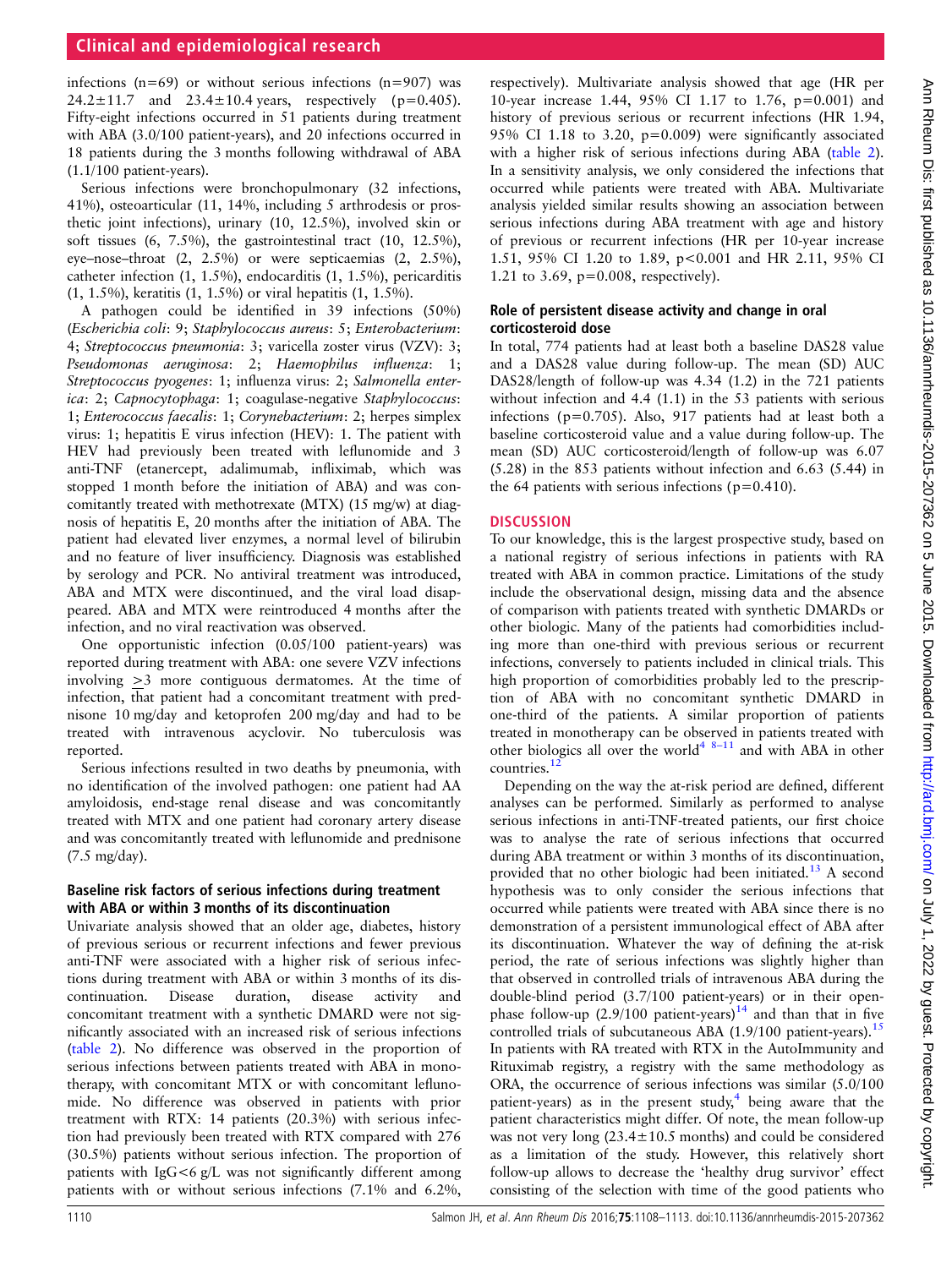<span id="page-3-0"></span>Univariate and multivariate analysis of risk factors of serious infections that occurred during treatment with ABA or within 3 months of its discontinuation

|                                                                                                      | <b>Patients with</b><br>severe infection<br>$(n=69)$ | <b>Patients without</b><br>severe infection<br>$(n=907)$ | <b>HR</b> univariate<br>analysis (95% CI)  | p Value,<br>univariate<br>analysis | <b>HR</b> multivariate<br>analysis (95% CI) | p Values,<br>multivariate<br>analysis |
|------------------------------------------------------------------------------------------------------|------------------------------------------------------|----------------------------------------------------------|--------------------------------------------|------------------------------------|---------------------------------------------|---------------------------------------|
| Age, mean±SD years*                                                                                  | $64.6 \pm 12.1$                                      | $57.5 \pm 13.6$                                          | 1.48 (1.22 to 1.79)                        | < 0.001                            | 1.44 (1.17 to 1.76)                         | 0.001                                 |
| Female                                                                                               | 53 (76.8)                                            | 718 (79.2)                                               | 1.15 (0.66 to 2.02)                        | 0.616                              |                                             |                                       |
| Disease duration, mean±SD months                                                                     | $18.7 \pm 10.3$                                      | $17.4 \pm 9.5$                                           | 1.01 (0.99 to 1.04)                        | 0.358                              |                                             |                                       |
| RA-related extra-articular<br>involvement                                                            | 8(11.8)                                              | 90(10.1)                                                 | 1.19 (0.57 to 2.48)                        | 0.648                              |                                             |                                       |
| Ever smoking                                                                                         | 4(5.9)                                               | 94 (10.5)                                                | 0.54 (0.20 to 1.48)                        | 0.231                              |                                             |                                       |
| Record of cancer                                                                                     | 5(7.4)                                               | 48 (5.3)                                                 | 1.53 (0.62 to 3.81)                        | 0.359                              |                                             |                                       |
| Cardiac insufficiency                                                                                | 2(2.9)                                               | 11(1.2)                                                  | 2.69 (0.66 to 10.98)                       | 0.169                              |                                             |                                       |
| <b>Diabetes</b>                                                                                      | 13(20.6)                                             | 93 (10.9)                                                | 2.08 (1.13 to 3.83)                        | 0.019                              | 1.67 (0.90 to 3.09)                         | 0.105                                 |
| Previous serious or recurrent<br>infection                                                           | 37 (53.6)                                            | 298 (33.4)                                               | 2.30 (1.43 to 3.70)                        | 0.001                              | 1.94 (1.18 to 3.20)                         | 0.009                                 |
| Previous DMARDs, mean±SD                                                                             | $3 + 1.6$                                            | $2.8 + 1.5$                                              | 1.07 (0.91 to 1.26)                        | 0.404                              |                                             |                                       |
| Previous anti-TNF                                                                                    |                                                      |                                                          | 0.55 (0.30 to 0.98)                        | 0.044                              |                                             |                                       |
| 0 anti-TNF                                                                                           | 14(20.3)                                             | 112(12.4)                                                |                                            |                                    |                                             |                                       |
| 1 anti-TNF                                                                                           | 20(29)                                               | 212 (23.4)                                               |                                            |                                    |                                             |                                       |
| 2 anti-TNF                                                                                           | 16(23.2)                                             | 340 (37.5)                                               |                                            |                                    |                                             |                                       |
| 3 anti-TNF                                                                                           | 19(27.5)                                             | 242 (26.7)                                               |                                            |                                    |                                             |                                       |
| Previous rituximab                                                                                   | 14(20.3)                                             | 276 (30.5)                                               | 0.62 (0.34 to 1.11)                        | 0.110                              |                                             |                                       |
| RF positive                                                                                          | 52 (82.5)                                            | 570 (72.2)                                               | 1.78 (0.93 to 3.42)                        | 0.081                              |                                             |                                       |
| Anti-CCP positive                                                                                    | 46 (80.7)                                            | 508 (70.2)                                               | 1.79 (0.92 to 3.45)                        | 0.084                              |                                             |                                       |
| Initial DAS28-ESR, mean±SD                                                                           | $5.5 \pm 1.4$                                        | $5.3 \pm 1.3$                                            | 1.11 (0.91 to 1.37)                        | 0.304                              |                                             |                                       |
| lgG < 6q/L                                                                                           | 2(7.1)                                               | 19(6.2)                                                  | 1.28 (0.30 to 5.4)                         | 0.737                              |                                             |                                       |
| Hypogammaglobulinemia <6/L                                                                           | 3(7.1)                                               | 28(6.2)                                                  | 1.29 (0.40 to 4.18)                        | 0.671                              |                                             |                                       |
| <b>Concomitant DMARDst</b>                                                                           | 41 (59)                                              | 589 (65)                                                 | 0.88 (0.53 to 1.45)                        | 0.608                              |                                             |                                       |
| Methotrexate alone                                                                                   | 30(73.2)                                             | 447 (75.9)                                               |                                            |                                    |                                             |                                       |
| Leflunomide alone                                                                                    | 10(24.4)                                             | 81 (13.8)                                                |                                            |                                    |                                             |                                       |
| Other/combinations                                                                                   | 1(2.4)                                               | 61(10,3)                                                 |                                            |                                    |                                             |                                       |
| Concomitant corticosteroidst<br>Dosage in patients treated with<br>corticosteroids, mean±SD (mg/day) | 54 (83.1)<br>$9.5 \pm 7.9$                           | 678 (75.8)<br>$8.6 + 9.0$                                | 1.57 (0.82 to 3.00)<br>1.01 (0.99 to 1.03) | 0.175<br>0.406                     |                                             |                                       |

Except where indicated otherwise, values are number of patients (%).

\*HR is given for an increase of 10 years.

†Defined as the dose on the day of ABA first infusion.

ABA, abatacept; CCP, cyclic citrullinated peptide; DAS28, disease activity score in 28 joints; DMARDs, disease-modifying antirheumatic drugs; ESR, erythrocyte sedimentation rate; RA, rheumatoid arthritis; RF, rheumatoid factor.

tolerate the drug. Thus, concerning the infectious risk in registries, it is probably useful to analyse the data with a relatively short follow-up.

After a mean follow-up of nearly 2 years, no reactivation of tuberculosis was observed despite previous tuberculosis disease in 20 patients and previous primoinfection in 35 patients. This suggests, as previously reported in mice infected with Mycobacterium tuberculosis, that CTLA-4 does not favour tuberculosis reactivation,  $16$  also a longer follow-up is needed to confirm these results. In the ORA registry, the only opportunistic infections were viral: three VZV infections and one herpetic keratitis, which required either hospitalisation and/or intravenous antiviral drugs. In ABA trials, the frequency of herpes simplex virus was slightly higher in ABA than placebo-treated patients (0.5 vs 0.2/100 patient-years), the occurrence of herpes zoster was similar (1.8 vs 2.0/100 patient-years). A significant increased rate of herpes zoster infections was also reported in patients with RA treated with synthetic DMARDs, anti-TNF $^{17}$  $^{17}$  $^{17}$  or tociluzimab.<sup>[18](#page-5-0)</sup> The rate of herpes zoster infections in eight RCTs and two open-label extension trials of RTX was consistent with those observed in MTX-treated patients with RA.<sup>[19](#page-5-0)</sup>

In addition, we report the first HEV infection under ABA and MTX. A recent study reported acute and chronic HEV infections among transplant recipients and other immunocompromised individuals including patients with HIV/AIDS. Like hepatitis A virus, acute HEV infection usually runs a self-limited course in immunocompetent individuals and evolution to chronicity only occurs in the setting of immunodepression.<sup>[20](#page-5-0)</sup> Interestingly discontinuation of ABA and MTX was sufficient to allow the resolution of HEV infection and ABA could be reintroduced thereafter. Of note, the prevalence of acute hepatitis E and the risk of chronicity in patients treated with biologics are not currently known. In view of the increasing prevalence of hepatitis E, it therefore seems important to assess the epidemiology of this infection in RA.

Serious infections were associated with age and history of serious or recurrent infections. Although a history of serious or recurrent infections was intensively searched in the charts of patients before the initiation of ABA, the risk of recall bias cannot be ruled out regarding history of serious or recurrent infections. The occurrence of serious infections was not associated with baseline characteristics of RA such as disease duration, disease activity or concomitant treatments, including oral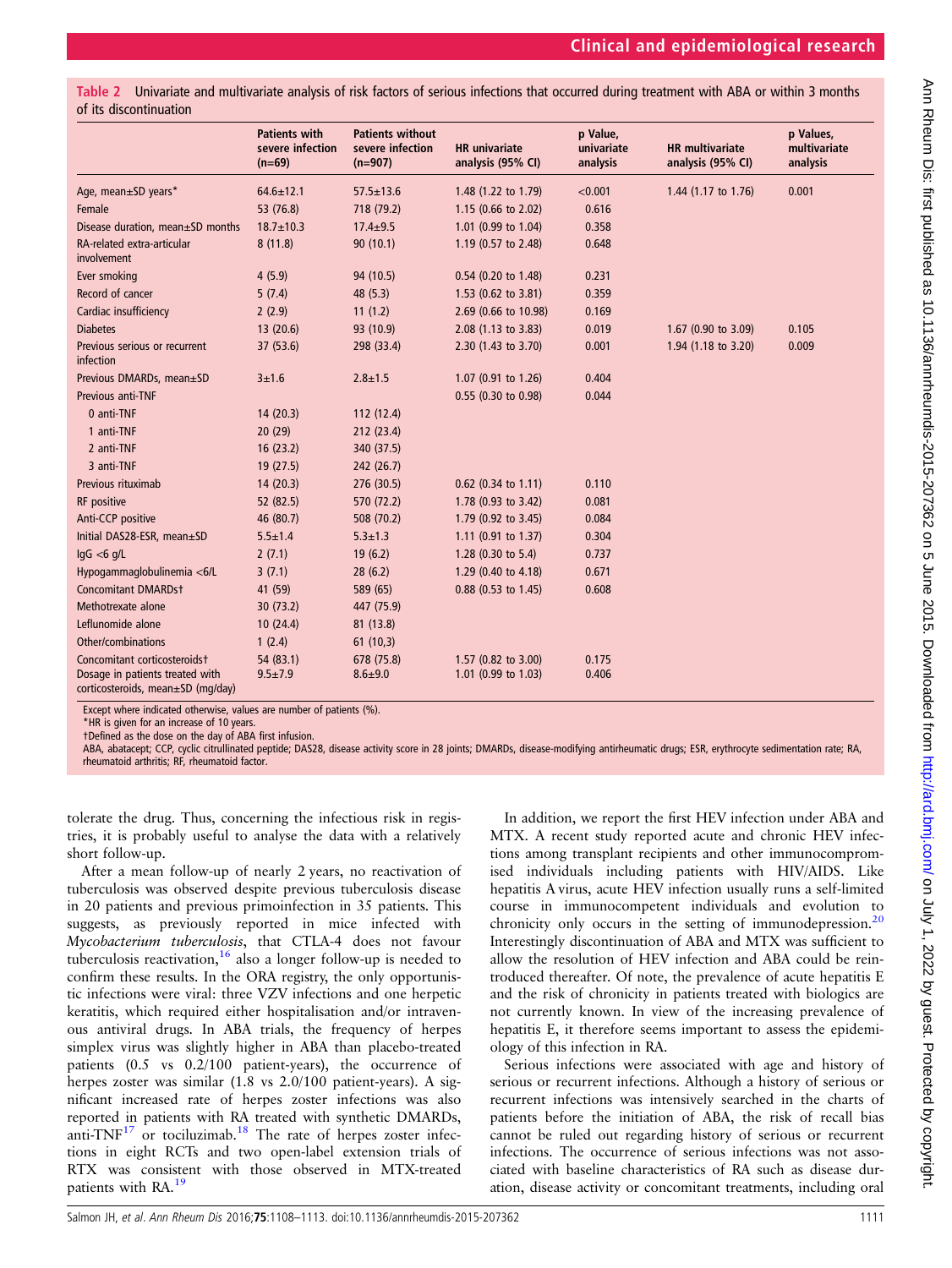# <span id="page-4-0"></span>Clinical and epidemiological research

corticosteroids. Of note, concomitant treatment with leflunomide, an association with ABA for which few safety data are available, resulted in a similar rate of serious infections as concomitant MTX or as monotherapy with ABA. Since timedependent changes in the clinical status and treatment of individual patients were associated with the risk of serious infections in the RABBIT registry, we evaluated the impact of cumulated disease activity level and cumulated oral corticosteroid doses during the whole follow-up. No significant differences were observed between patients with and without serious infections. This might be related to differences in characteristics of patient populations between the present registry of patients treated with ABA and the RABBIT registry, or to differences in the effect of these cofactors on the infectious risk between ABA and anti-TNF since the data from the RABBIT registry concern mainly anti-TNF.<sup>[21](#page-5-0)</sup>

The study also provides an important message for clinical practice on the similar risk of serious infections irrespective of previous biologics prior to ABA. Until the present study, very limited data were available regarding the safety of ABA, which predominantly targets T cells, after B cell depletion with RTX.<sup>[22](#page-5-0)</sup> Data of the ORA registry show a similar rate of serious infections in patients previously treated with RTX as in those previously treated with another biologic. A last message of clinical interest is the absence of increased risk of serious infections in patients with low IgG before ABA, conversely to what is observed in patients with low IgG treated with RTX.4

To conclude, in the ORA registry, serious infections in patients treated with ABA were slightly more frequent than in clinical trials. This might be related to the fact that a high proportion of patients with comorbidities, who would have been excluded from controlled trials, are treated with ABA in real life. Predictive risk factors of serious infections in patients treated for RA with ABA in common practice include age and history of previous serious infections.

### Author affiliations <sup>1</sup>

- <sup>1</sup>Rheumatology Department, CHU Reims, Reims, France
- <sup>2</sup>Rheumatology Department, National Center for Rare Systemic Autoimmune
- Diseases, Hôpitaux Universitaires de Strasbourg, CNRS, Institut de Biologie
- Moléculaire et Cellulaire, Immunopathologie et Chimie Thérapeutique/Laboratory of
- Excellence Medalis, Université de Strasbourg, Strasbourg, France
- <sup>3</sup>Centre de Recherche en Epidémiologie et Statistiques, INSERM U1153, Centre
- d'Épidémiologie Clinique, Hôpital Hôtel-Dieu, Assistance Publique-Hôpitaux de Paris (AP-HP), Descartes University, Paris, France
- <sup>4</sup>Rheumatology Center, Purpan Hospital, Paul Sabatier University, Toulouse, France <sup>5</sup>Rheumatology Department, Lapeyronie University Hospital, Montpellier I University, Montpellier, France
- <sup>6</sup>Rheumatology Department, CHRU de Lille, Université de Lille-2, Lille, France
- <sup>7</sup>Rheumatology Department, CHU Bordeaux, Bordeaux, France
- 8 Rheumatology Department, CHU Lomme, Lomme, France
- <sup>9</sup>Rheumatology Department, CHU Grenoble, Grenoble, France
- 
- 
- <sup>10</sup>Rheumatology Department, CHU Nancy, Nancy, France  $11$ Rheumatology Department, CHR Orléans, Orléans, France  $12$ Medicine Faculty, Paris-Descartes University, Paris, UPRES-EA 4058, Cochin Hospital, Rheumatology B, Paris, France
- <sup>13</sup>Rheumatology department, National Center for Rare Systemic Autoimmune
- Diseases, Hôpitaux Universitaires de Strasbourg, INSERM UMRS\_1109, Université de Strasbourg, Strasbourg, France
- <sup>14</sup>Rheumatology Department, Rouen University Hospital & Inserm U905, Rouen, France
- <sup>15</sup>Rheumatology Department, Groupe Hospitalier Bichat-Claude Bernard (AP-HP), Paris, France<br><sup>16</sup>Rheumatology Department, CHU Poitiers, Poitiers, France
- 
- 
- 
- <sup>17</sup>Rheumatology Department, CHU Caen, Caen, France<br><sup>18</sup>Rheumatology Department, Hôpital Lariboisière, Paris, France<br><sup>19</sup>Rheumatology Department, Hôpitaux Universitaires Paris-Sud, AP-HP, INSERM
- U1184, IMVA: Center of Immunology of Viral Infections and Autoimmune Diseases, Paris, France

Acknowledgements We thank all the investigators of the ORA registry, the French Society of Rheumatology, Euraxipharma and Claire Lacoste (BMS).

Contributors JHS and JEG contributed equally. All the authors contributed to data collection, interpretation of results and edited the manuscript. JEG, XM and JHS initiated the study and wrote the manuscript. PR and GB, IP and EP performed statistical analyses.

Funding BMS provided an unrestricted educational grant to the French Society of Rheumatology but was not involved in the design, protocol, data collection or statistical analysis of the study.

Competing interests None declared.

Patient consent Obtained.

**Ethics approval** The studies were approved by the French authorities (Comité Consultatif sur le Traitement de l'information en matière de Recherche dans le domaine de la Santé (CCTIRS) and Commission Nationale de l'Informatique et des Libertés (CNIL)).

Provenance and peer review Not commissioned; externally peer reviewed.

### **REFERENCES**

- 1 Khraishi M. Comparative overview of safety of the biologics in rheumatoid arthritis. [J Rheumatol Suppl](http://dx.doi.org/10.3899/jrheum.090128) 2009;82:25–32.
- 2 Mariette X, Gottenberg JE, Ravaud P, et al. Registries in rheumatoid arthritis and autoimmune diseases: data from the French registries. [Rheumatology \(Oxford\)](http://dx.doi.org/10.1093/rheumatology/keq368) 2011;50:222–9.
- 3 Terrier B, Amoura Z, Ravaud P, et al. Safety and efficacy of rituximab in systemic lupus erythematosus: results from 136 patients from the French AutoImmunity and Rituximab registry. [Arthritis Rheum](http://dx.doi.org/10.1002/art.27541) 2010;62:2458–66.
- 4 Gottenberg JE, Ravaud P, Bardin T, et al. Risk factors for severe infections in patients with rheumatoid arthritis treated with rituximab in the autoimmunity and rituximab registry. [Arthritis Rheum](http://dx.doi.org/10.1002/art.27555) 2010;62:2625–32.
- 5 Salmon-Ceron D, Tubach F, Lortholary O, et al. Drug-specific risk of non-tuberculosis opportunistic infections in patients receiving anti-TNF therapy reported to the 3-year prospective French RATIO registry. [Ann Rheum Dis](http://dx.doi.org/10.1136/ard.2010.137422) 2011;70:616–23.
- 6 Austin PC, Tu JV. Bootstrap methods for developing predictive models. [Am Stat](http://dx.doi.org/10.1198/0003130043277) 2004;58:131–7.
- 7 R Core Team. A language and environment for statistical computing. Vienna, Austria: R Foundation for Statistical Computing, 2013.<http://www.R-project.org/>
- 8 Chatzidionysiou K, Lie E, Nasonov E, et al. Effectiveness of disease-modifying antirheumatic drug co-therapy with methotrexate and leflunomide in rituximab-treated rheumatoid arthritis patients: results of a 1-year follow-up study from the CERERRA collaboration. [Ann Rheum Dis](http://dx.doi.org/10.1136/annrheumdis-2011-200003) 2012;71:374-7.
- 9 Hetland ML, Christensen IJ, Tarp U, et al. Direct comparison of treatment responses, remission rates, and drug adherence in patients with rheumatoid arthritis treated with adalimumab, etanercept, or infliximab: results from eight years of surveillance of clinical practice in the nationwide Danish DANBIO registry. [Arthritis Rheum](http://dx.doi.org/10.1002/art.27227) 2010;62:22–32.
- 10 Gawert L, Hierse F, Zink A, et al. How well do patient reports reflect adverse drug reactions reported by rheumatologists? Agreement of physician- and patient-reported adverse events in patients with rheumatoid arthritis observed in the German biologics register. [Rheumatology \(Oxford\)](http://dx.doi.org/10.1093/rheumatology/keq300) 2011;50:152-60.
- 11 Brennan A, Bansback N, Nixon R, et al. Modelling the cost effectiveness of TNF-alpha antagonists in the management of rheumatoid arthritis: results from the British Society for Rheumatology Biologics Registry. [Rheumatology \(Oxford\)](http://dx.doi.org/10.1093/rheumatology/kem115) 2007;46:1345–54.
- 12 Finckh A, Iannone F, Florenzo GR, et al. The impact of inadequate response to prior biologic agents on abatacept drug retention in rheumatoid arthritis patients. A Pan-European analysis of RA registries [abstract]. [Arthritis Rheum](http://dx.doi.org/10.1002/art.2013.65.issue-s10) 2013;65(Suppl 10):495.
- 13 Dixon WG, Symmons DP, Lunt M, et al. Serious infection following anti-tumor necrosis factor alpha therapy in patients with rheumatoid arthritis: lessons from interpreting data from observational studies. [Arthritis Rheum](http://dx.doi.org/10.1002/art.22808) 2007;56:2896–904.
- 14 Schiff M. Abatacept treatment for rheumatoid arthritis. [Rheumatology \(Oxford\)](http://dx.doi.org/10.1093/rheumatology/keq287) 2011;50:437–49.
- 15 Schiff M. Subcutaneous abatacept for the treatment of rheumatoid arthritis. [Rheumatology \(Oxford\)](http://dx.doi.org/10.1093/rheumatology/ket018) 2013;52:986–97.
- 16 Bigbee CL, Gonchoroff DG, Vratsanos G, et al. Abatacept treatment does not exacerbate chronic Mycobacterium tuberculosis infection in mice. [Arthritis Rheum](http://dx.doi.org/10.1002/art.22750) 2007;56:2557–65.
- Strangfeld A, Listing J, Herzer P, et al. Risk of herpes zoster in patients with rheumatoid arthritis treated with anti-TNF-alpha agents. [JAMA](http://dx.doi.org/10.1001/jama.2009.146) 2009;301:737–44.